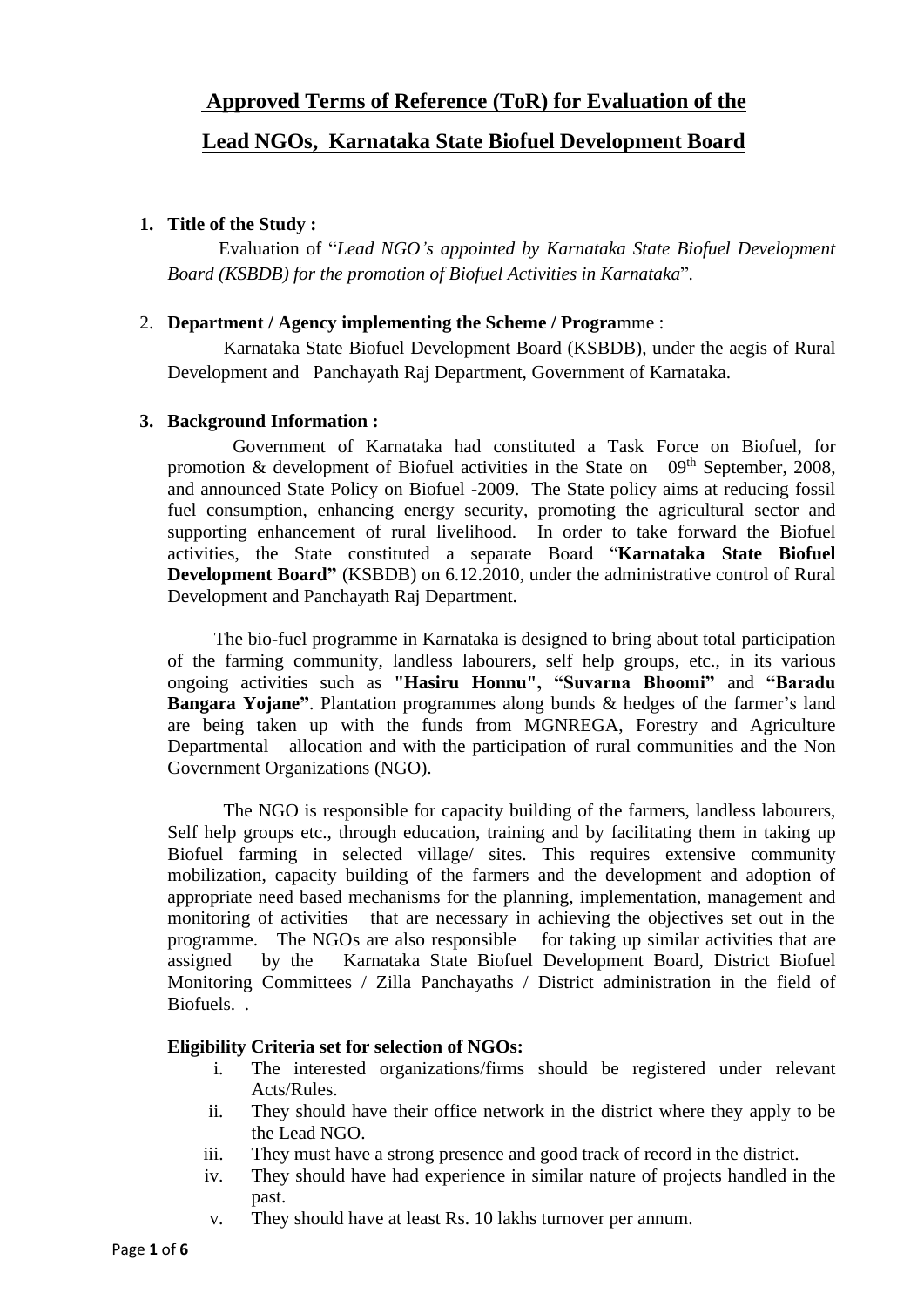- vi. They should have enough qualified and experienced staff who are capable of handling technical and managerial issues.
- vii. Sensitivity towards group action / conflict resolution and equity for marginalised community.
- viii. Ability to motivate the beneficiary / community for active involvement and best practices.
- ix. They should have been involved in bio fuel promotional activities.
- x. They should have been involved in extension activities pertaining to forestry, watershed and organic farming.

Through "Expression of Interest" 32 Lead NGOs (List of Lead NGO's and their district is enclosed as Annexure – 1) were selected to cover entire Karnataka for two years from 1st April 2012, on the following agreement.

## **Broad objectives :**

- i. They should easily be available to all stake holders in the district.
- ii. Transparency, Accountability and Sustainability should be maintained at every stage.
- iii. Knowledge and expertise to empower community in implementation of programme and they are able to address risk, problem and find solution for themselves.
- iv. Create suitable environment for community participation and result based activities during preparation of plan, and implementation stages.
- v. Effective work and ensuring programme objectives, specific target, time schedule, result based and involvement of stake holders.

## **Specific Objectives :**

- i. Effective coordination between District Biofuel Monitoring Committee, Information and Demonstration Centers and Field NGOs in implementation of various Biofuel promotional activities of KSBDB.
- ii. Lead NGO should place in position an able District Coordinator who should be a Post Graduate having minimum three years experience, or Graduate with minimum five years experience in rural development programmes. Priority should be given to Agriculture, Forestry, Watershed, Jalasamvardhana, Organic Farming project experience. The selected District Coordinator should have expertise in collecting district data, assessment and capacity development training.
- iii. Should have established office, with computer, email, phone, office assistant, at District level.
- iv. District Coordinator and Office Assistant fully dedicated for Biofuel project implementation programme.
- v. Work closely with District Biofuel Monitoring Committee and ensure transparent selection of field NGO at Grama Panchyath level.
- vi. Comprehensive knowledge on Karnataka State Biofuel Policy, Hasiru Honnu, Baradu Bangara, Suvarna Bhoomi scheme guidelines, objectives, strategies and build capacity of the project beneficiaries and stake holders.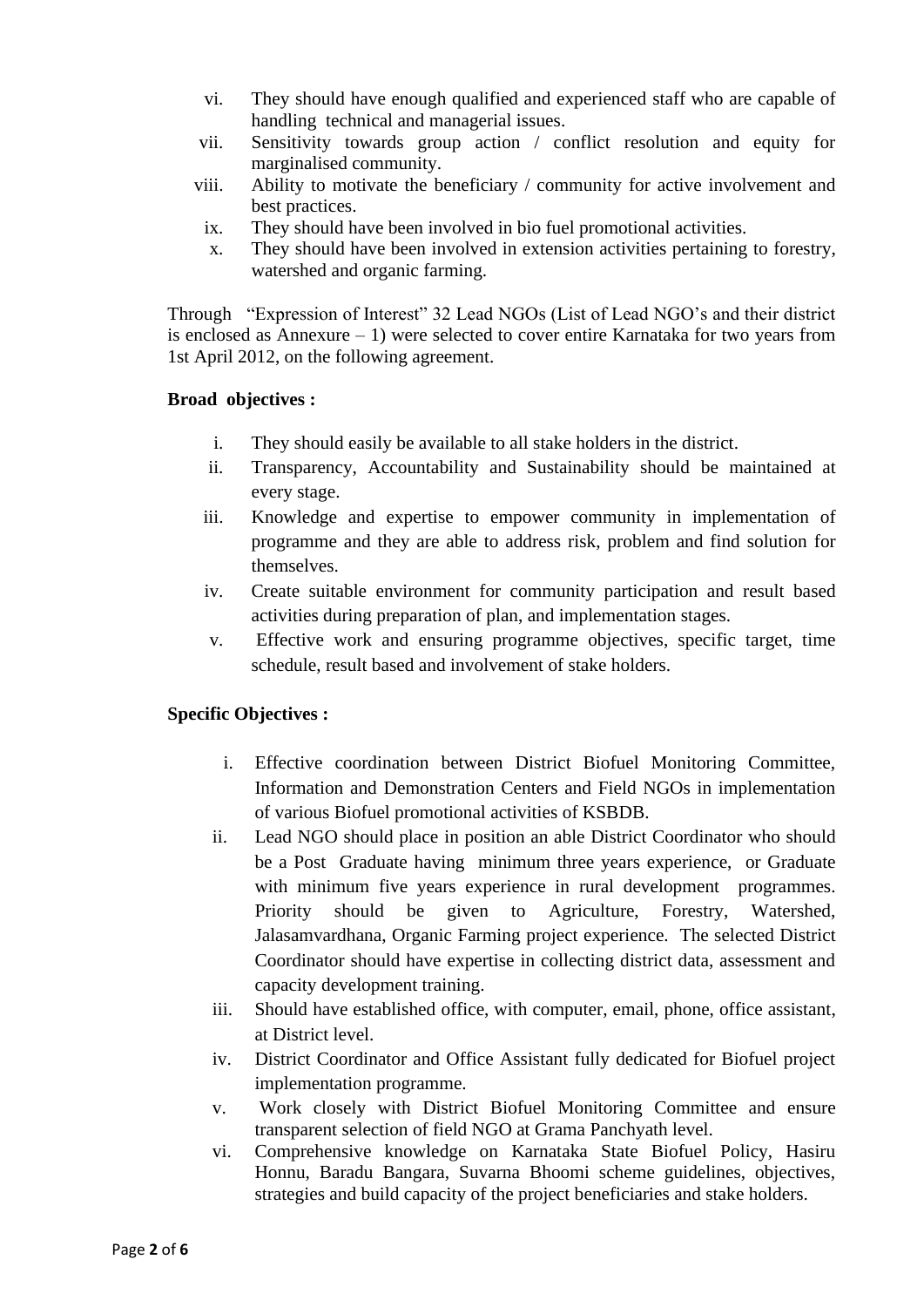- vii. Comprehensive knowledge of Mahatma Gandhi Rural Employment Guarantee Scheme, and capacity building of the Field NGO's in implementation of Baradu Bangara and Hasiru Honnu scheme.
- viii. Conduct District Level and Taluk Level workshops / awareness programmes on Biofuel programme.
- ix. Convergent and integration with Agriculture, Forest, RDPR, District I&D Centers, Agriculture Universities, Organic Farming Mission, Watershed Department, Corporation, City Muncipalities, Taluk Panchayath, Grama Panchayath, JalaSamvardhana, Minor irrigation and Field NGOs in implementation of various Biofuel activities
- x. Facilitate supportive role in reaching schemes/ programmes to target communities in required time, technology, linkages, value addition, market etc.,
- xi. Facilitate to conduct regular meetings, discussion at District level for effective implementation of Biofuel programme and identify / resolving problems faced at field level.
- xii. Accounts of Lead NGO should be transparent and it should be available any time for KSBDB and in designated officers.
- xiii. Develop and submit periodical reports, data and all other relevant particulars to KSBDB on monthly basis.

## *The KSBDB has signed an agreement with NGOs which expired on March 31st , 2014.*

## 4. **Evaluation Scope, purpose and objectives:**

The proposed evaluation study covers entire State of Karnataka. The overall objective of the study is to assess the performance of Lead NGOs in the implementation of various Biofuel activities against the objectives and target set. It will look at the NGO capacity, knowledge, expertise, coordination and the problems/issues faced in implementation, suggest corrective measures that are required to be incorporated in the identification of NGO's in due course, for being involved in the implementation of Biofuel programmes in the district.

## **5. Evaluation questions** :

- i. Whether the NGO is fully aware about various Biofuel activities of the Board?
- ii. Whether the NGO Office is equipped with Computer, internet, phone, and adequate staff in its office for handling Biofuel work?
- iii. Whether the NGO is having display boards on Biofuel activities for being displayed in exhibitions, trainings, fairs and other occasions?
- iv. Year wise (2012-13 and 2013-14), total no of awareness programmes conducted and coordinated by the NGO, including celebration of World Biofuel Day, Environment Day etc.,
- v. In how many Gram Sabha meetings the NGO has participated and given information on bio fuel activities.
- vi. In how many Grama Sabha meetings the NGO has participated and given information included the bio fuel programme in GP action plan?
- vii. In how many District Biofuel Monitoring Committee meetings the NGO has participated in 2012-13 and 2013-14?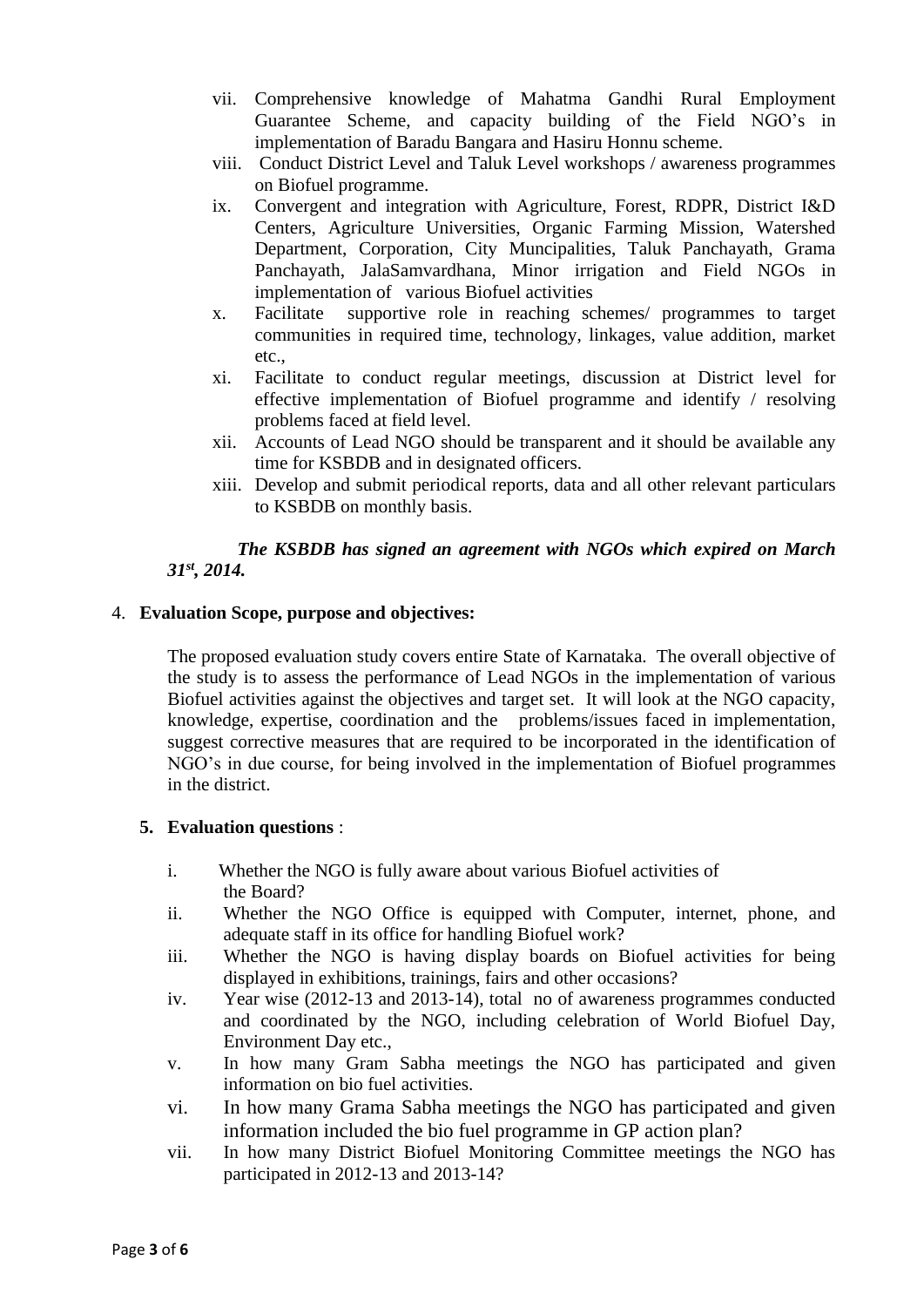- viii. How many farmers are identified and facilitated in planting biofuel seedlings under Hasiru Honnu(2012-13 and 2013-14) and Suvarna Bhoomi Yojane (2012- 13)?
- ix. What is the quantity (in Kgs) of seeds that has been mobilised by the NGO and routed to I&D centre for processing?
- x. How many Biofuel farmers groups are formed by NGOs in 2012-13 & 2013-14?
- xi. Record of punctuality in submission of progress reports.
- xii. Record of punctuality in submission of accounts and audit reports.

#### **6. Evaluation Methodology :**

Evaluation Study will be taken up in all the 30 districts with 32 NGOs covering at least one NGO in a District (Tumkur and Uttara Kannada District consists two NGO's in the District). The consultant shall study the pros and cons on the decision of KSBDB to involve the NGO route in the implementation of bio fuel activities at the grass root level. Suggest any ways for effective implementation.

 The consultant shall visit the NGO office at the district level and get the information on evaluation questions. The input from the district bio fuel monitoring committee and its members is to be taken for the survey. The field visit to nearby places is to be carried out for getting the feedback in assessing the performance of NGO. The feedback from the coordinator district bio fuel Information & Demonstration centres is to be taken into account.

 The primary data on the district bio fuel monitoring committees, I&D centres, funds released by KSBDB to the NGOs, the copy of MoU signed between KSBDB & NGO will be provided by KSBDB.

#### **7. Deliverables and time schedules :**

The Karnataka State Biofuel Development Board shall provide the required information and data on the NGOs works, responsibilities, and list of Biofuel beneficiaries under Suvarna Bhoomi Yojane. The timelines and deliverables are shown below.

- i. The detailed work plan for the proposed study shall be submitted by the successful Consultation **with in one month** after selection of the Consultant.
- ii. Primary data collection should be completed **within three months** after the work plan approved by KEA.
- iii. Draft Evaluation report should be submitted **within one month** after completing field data collection for approval of the Technical Committee of the KEA and KSBDB Officers.
- iv. Final evaluation report shall be submitted **within two weeks** after the draft report is approved.

*Thus, excluding the time taken for approval, entire process should be completed in about five months from the date of selection of the consultant.*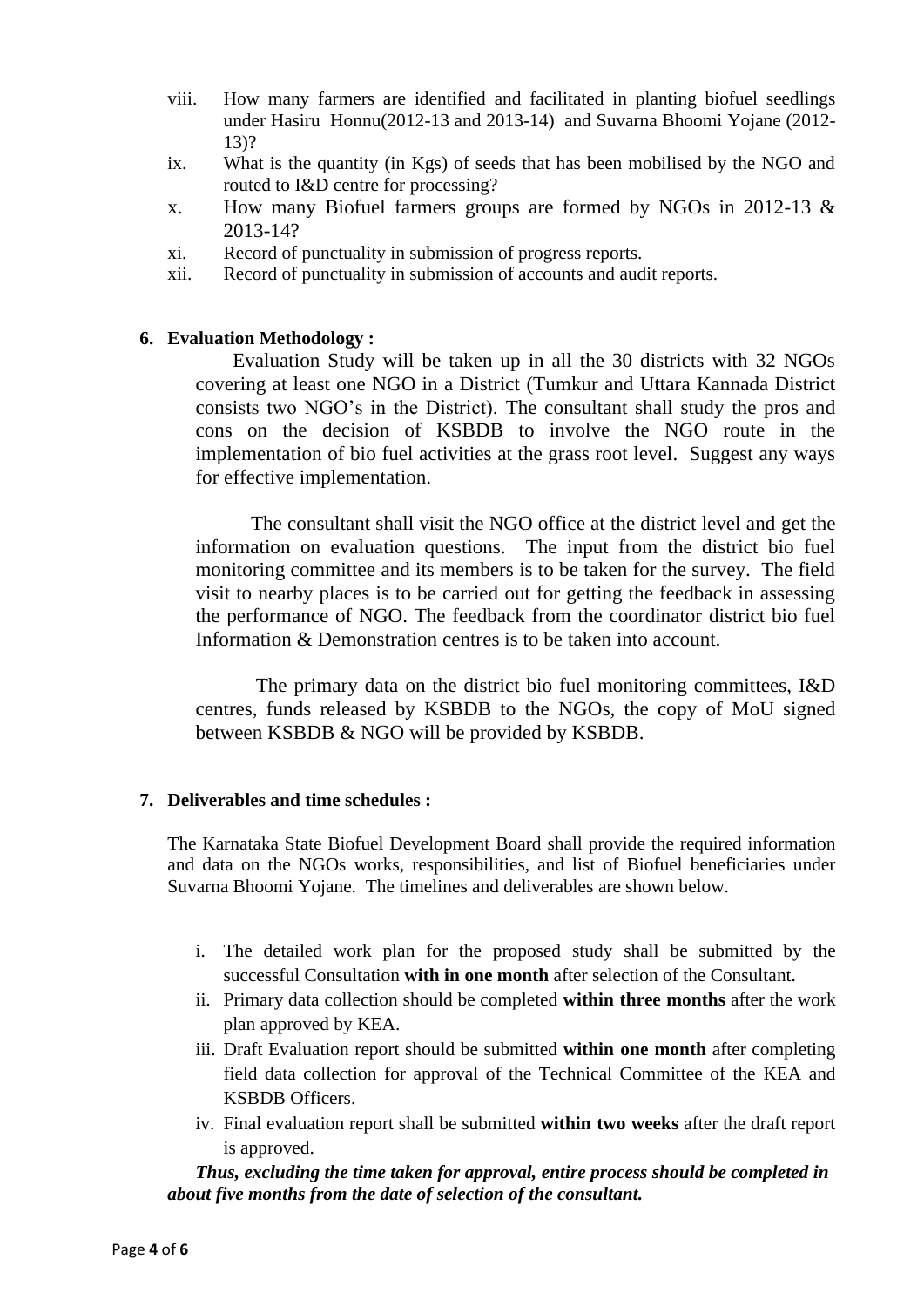#### **8. Cost and schedule of budget releases:**

Cost will be determined through open competitive bidding process based on the samples size, followed by negotiations if necessary.

- a. The first instalment of Consultation fee amounting to 30% of the total fee shall be payable as advance to the Consultant after the approval of the inception report but only on execution of a bank guarantee of a scheduled nationalized bank valid for a period of at least 12 months from the date of issuance of advance.
- b. The second instalment of Consultation fee amounting to 50% of the total fee shall be payable to the Consultant after the approval of the Draft report.
- c. The third and final instalment of Consultation fee amounting to 20% of the total fee shall be payable to the Consultant after the receipt of the hard and soft copies of the final report in such format and number as prescribed in this agreement, along with all original documents containing primary and secondary data, processed data outputs, study report and soft copies of all literature used to the final report.

## **9. Qualification of the Consultant and method of selection :**

A graduate in Engineering or post graduate in Science with good experience (5 to 10 years) in handling rural energy programmes. Experience in the community mobilisation activities is desirable. Consultant firm should be familiar with Rural Development activities and must have conducted 2-3 evaluations in the last five years. They should be registered organisation with high professional credentials.

#### **10. Ensuring Quality :**

The evaluation reports and findings must demonstrate highest professional standards on par with National and International standards.

#### **11. Providing oversight :**

Karnataka Evaluation Authority will provide the funding and oversight for the evaluation. All technical aspects of the study are subject to their approval.

#### **12. Qualities that the Evaluation Report should conform to:**

The following are the points, only inclusive and not exhaustive, which need to be mandatorily followed in the preparation of evaluation report:-

- 1. By the very look of the evaluation report it should be evident that the study is that of the KSBFDB and Karnataka Evaluation Authority of Government of Karnataka which has been done by the Consultant. It should not intend to convey that the study was the initiative and work of the Consultant, merely financed by the KSBFDB and Government of Karnataka.
- 2. The Terms of Reference (ToR) of the study should from the first Appendix or Addenda of the report.
- 3. The results should first correspond to the ToR. In the results chapter, each question of the ToR should be answered, and if possible, put up in a match the pair's kind of table, or equivalent. It is only after all questions framed in the ToR that is answered, that results over and above these be detailed.